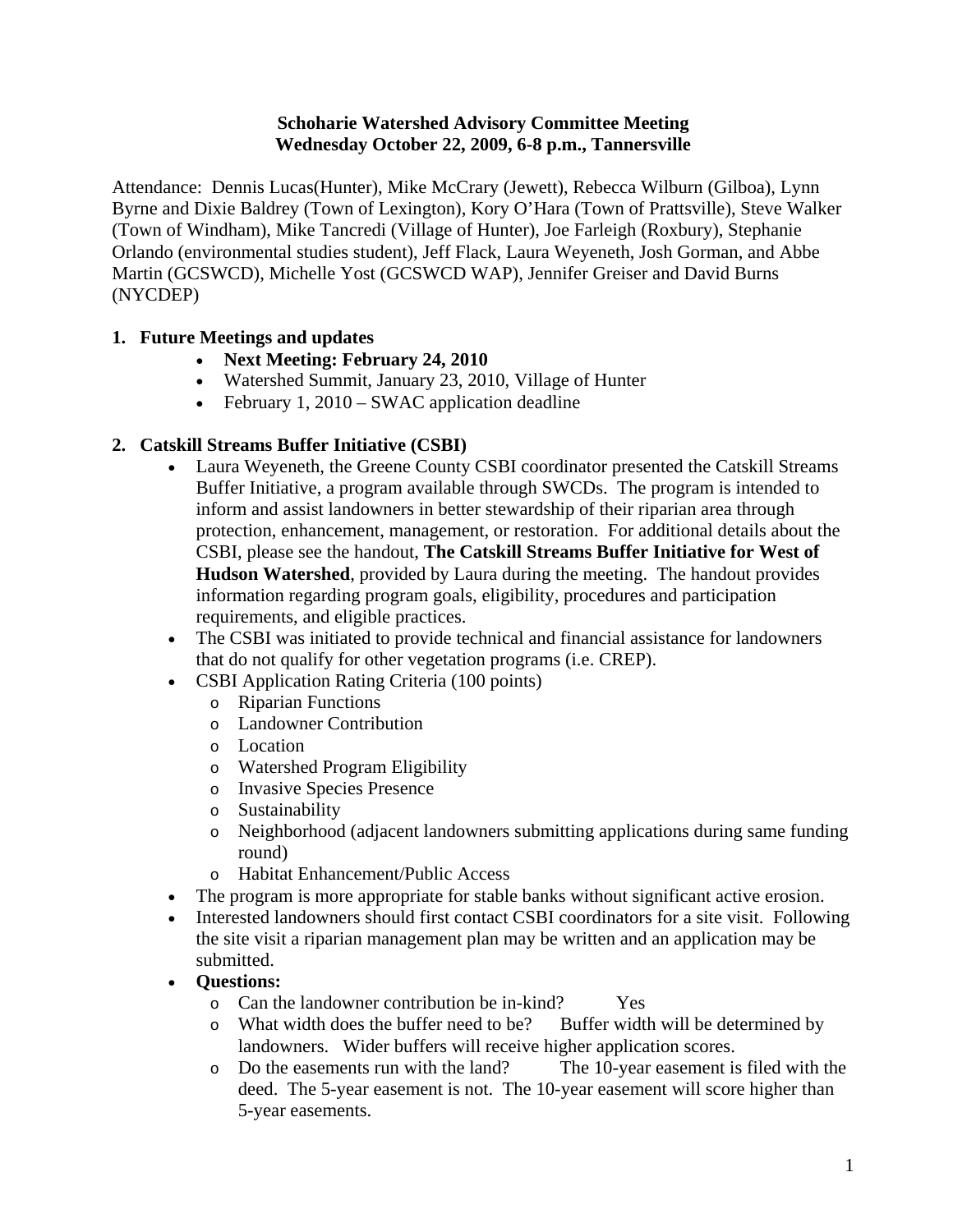### **3. Review results of SWAC meeting held 9/23/09**

- There were several suggestions for improving the application review and voting process (italicized seemed to be ideas that were going to be implemented):
	- o *Provide pictures/visuals of projects during the review process and during voting procedures. Have appropriate GCSWCD staff present the category they are lead on.*
	- o *Provide tours of the project application sites prior to voting.*
	- o *Provide site-maps and project addresses to allow for self-guided tour of the potential project sites.*
	- o Concerns about partial funding:
		- Cutting back may prevent some projects from happening, if SWAC reduces the funding, applicant will need to secure funding from other sources.
		- It would be useful to determine if the budget submitted with the application is more than necessary to complete the project (this type of analysis was done for the first round of proposals in Greene County).
	- o More detail in application budgets should be provided.
	- o Concerns about voting:
		- SWAC members and meeting attendees were not all aware of who was going to be a voting member.
		- *All voting members should be seated at the front of the meeting place.*
		- *Name cards should be placed in front of the voting members indicating who they are and what municipality they are representing.*
		- When voting ask for nays first.
		- Voting members should meet an hour before the meeting to discuss applications and identify their concerns.
		- *Applicant should be strongly encouraged to attend the voting meeting, which would allow them to answer questions and address concerns.*
		- *Vote after each category.*
		- Does the public meeting law apply to the SWAC meetings? A public notice is provided prior to the meetings, which is in compliance with the public meetings law already.
		- *General consensus that budget changes would be made prior to voting and through communication with the applicant rather than voting for partial funding at the meeting.*
	- o Meeting locations- Windham and Hunter are most central.
	- o *Municipalities will be notified when an application is submitted to the SWAC for a potential project within their municipality.*
	- o Using SWAC funds on DEP land:
		- Some SWAC members were not in support of using SWAC money for restoration on DEP lands.
		- This initial concern arose due to the Holden project (which was approved). The SWAC funds will be used to address the Holden property – any additional work in the project reach will be funded through DEP. The parcel of land initially thought to be owned by DEP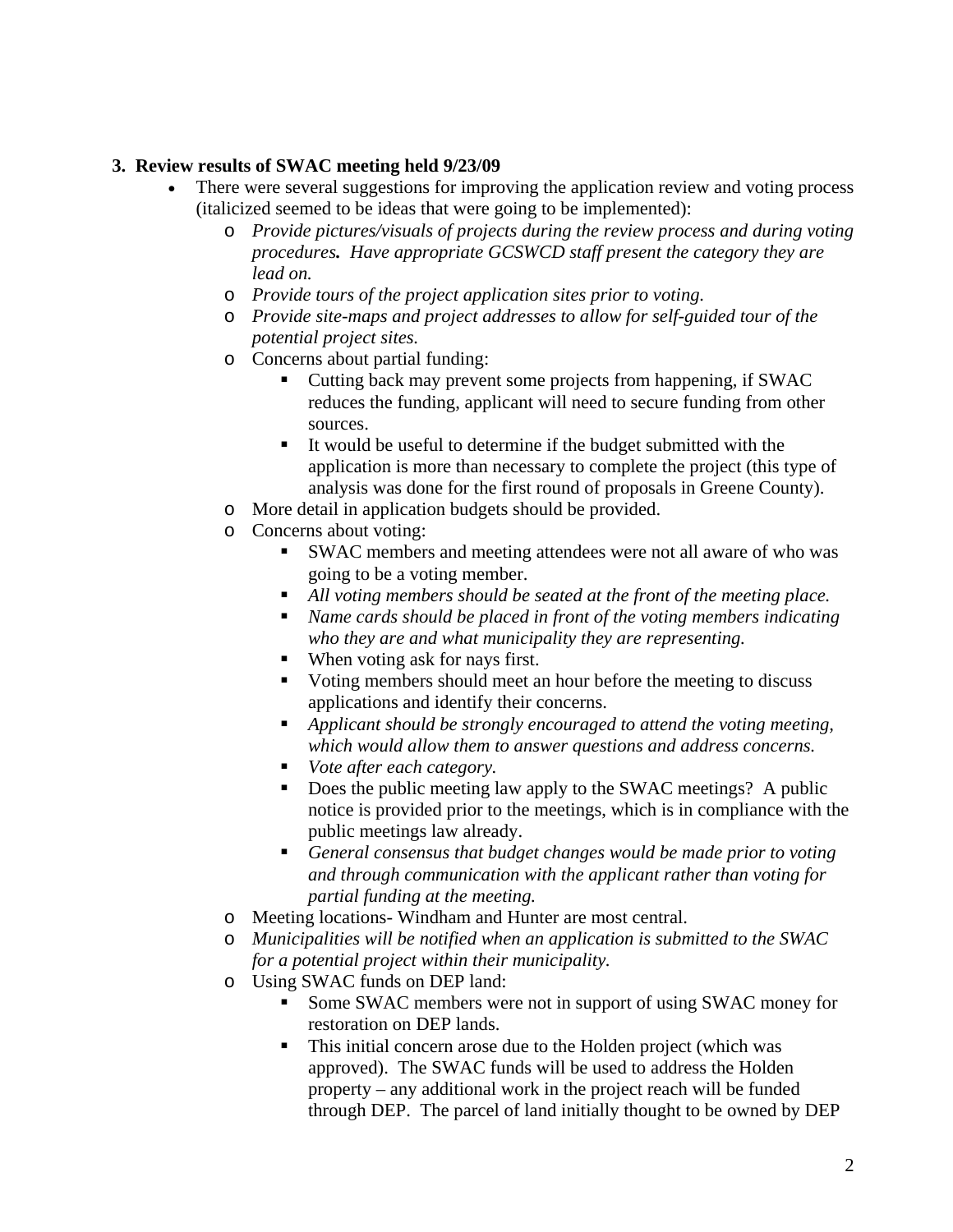is in fact owned by the Town of Ashland, therefore the majority of the project is not owned by DEP, only a small downstream portion is.

- **DEP** will not submit applications to the SWAC for projects on their property. However, that doesn't preclude others from submitting for funding a project that may cross DEP land (e.g. a recreational trail that may cross several landowners).
- Comment from SWAC member: DEP ownership shouldn't be an issue if there is a benefit to water quality and DEP property is part of a solution to stabilization that involves other landowners' property.
- General consensus that DEP ownership will be considered individually for each situation.

# **4. Next Steps for Project Implementation**

- Staff will administer contracts applicants have been notified and staff are following up with the applicants that did not receive funding. GCSWCD is working on a contract that can be used with the various applicants.
- Funding will be allocated through a reimbursement program or a 2-party check will be issued for larger projects.
- If there is a cost-over run on a project, applicant will have to go back to the committee to obtain additional funding.

# **5. Application Rounds (October 1 and February 1)**

 May consider one round of funding. Committee will see how these first two rounds go before further discussion on the topic. The fear being that project implementation may become backlogged with 2 funding rounds/year.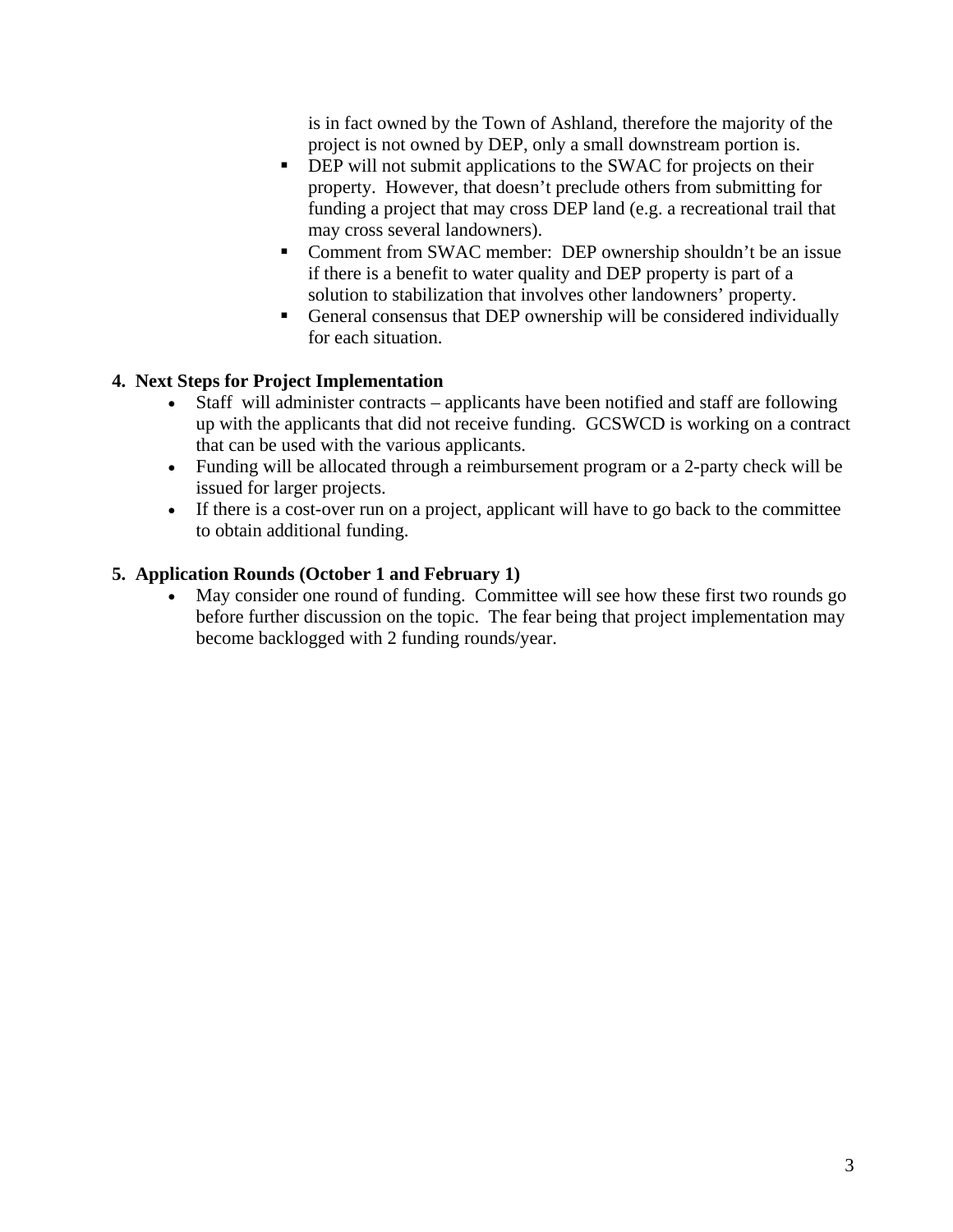## The **Catskill Streams Buffer Initiative** of the West of Hudson Watershed Program Overview, Eligibility, Prioritization SWAC Meeting 10/22/09

## **History / Background**

- The **benefits** of a CSBI have been identified and recommended in various **Stream Management Plans**, subsequent Action Plans and by the regional **Riparian Buffer Working Group**.
- $\triangleright$  While 75% of the West of Hudson Watershed is forested, it is apparent from detailed veg. mapping that some riparian areas lack this protective cover.
- The Stream Mgmt. Plans and RBWG identified a **gap in technical and financial assistance** for landowners that are not eligible for existing partnership programs.
- $\triangleright$  For example, landowners with large, forested parcels qualify for the Watershed Agricultural Council's (WAC) **Watershed Forestry Planning Program** and most agricultural lands qualify for WAC's **Whole Farm Planning Program** and (CREP) **Conservation Reserve Enhancement Programs**.
- $\triangleright$  To date, there has been no comprehensive, programmatic effort to assist the many streamside landowners who are not eligible for one of these existing programs.
- **Now,** with the CSBI, funding is available to implement some of these recommendations to improve streambank stability, ecosystem integrity and water quality by providing technical and financial assistance for streamside landowners.

# **Catskill Streams Buffer Initiative Goal**

- To inform and assist landowners in better stewardship of their **riparian area** through protection, enhancement, management or restoration, by providing:
	- Riparian Corridor Management Plans to create awareness about riparian mgmt issues specific to individual properties
	- Best Management Practice design and installation to encourage positive riparian stewardship
	- Educational materials and activities as needed by landowners to understand the critical role of their buffer and how to maintain it in optimal functioning condition

## **Benefits of Riparian Buffers**

- **Provide food, cover, and travel corridors for a variety of wildlife**
- **Shade streams for cold water fish and invertebrates**
- **Reduce bank erosion**
- **Slow high water during flood stages**
- **Protect water quality by reducing the amount of sediment, excess nutrients, pesticides and pollutants entering the stream**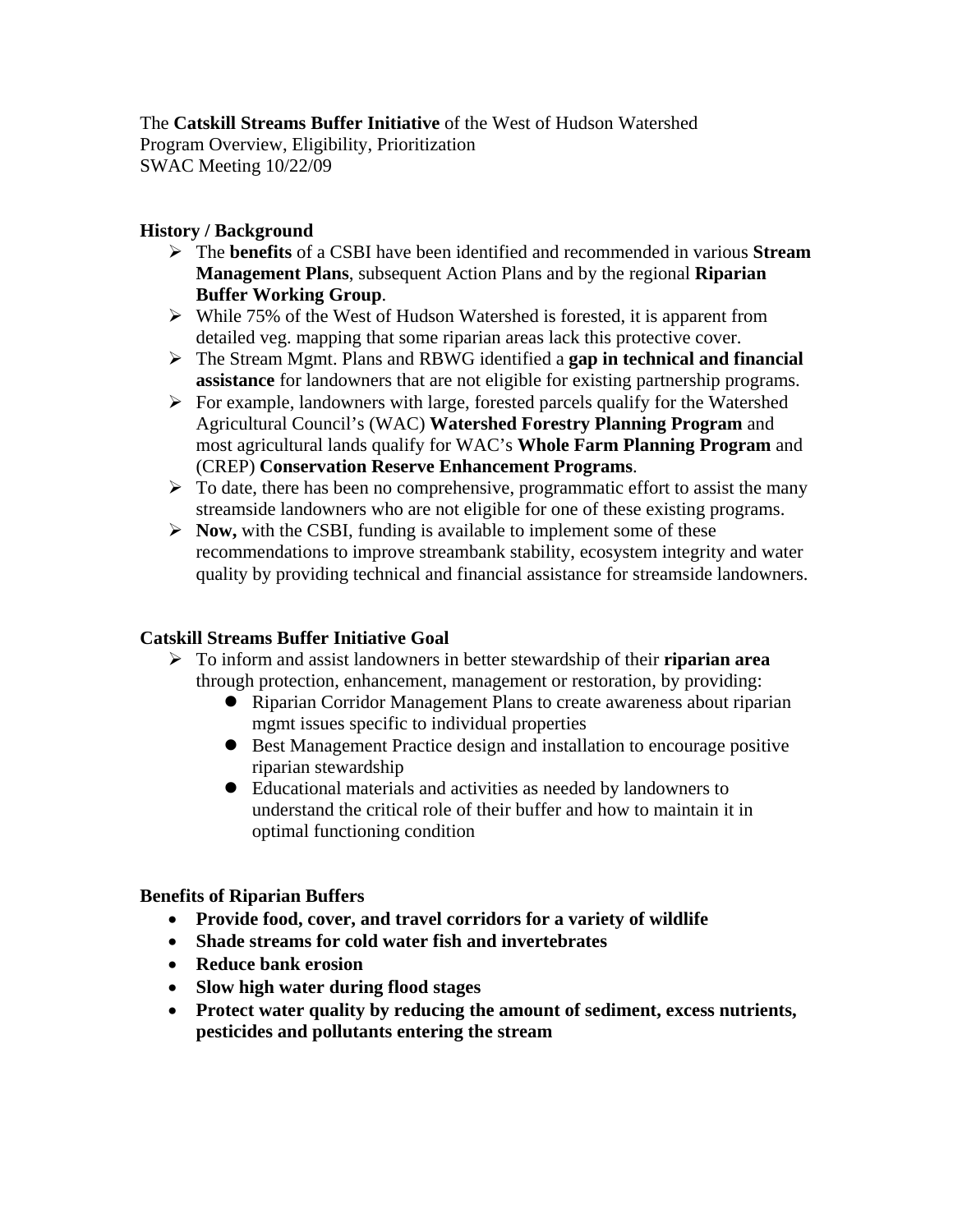# **Eligibility**

- $\triangleright$  Any watershed landowner with property within the mapped buffer area can receive technical assistance and a RCMP.
- Each Town must adopt completed Stream Management Plans where applicable. **All Greene county towns within the Schoharie Basin and the Batavia Kill, East Kill, and West Kill watersheds have adopted the relevant SMPs**.
- $\triangleright$  Some portion of the landowner's property must fall within the riparian area.

### **Process**

- 1. Landowner checks **eligibility**
- 2. If property is eligible, Coordinator conducts **site visit** & develops RCMP with landowner (Laura Weyeneth is the Coordinator for Greene Co. Pete Nichols is the coordinator for Schoharie Co.)
- 3. Landowner completes **application** for funding of recommendation(s)
- 4. If application is successful, Coordinator will work with landowner to **implement** approved practice
- 5. Practice **inspection** for design conformity
- 6. Practice **monitoring** and maintenance
- 7. **Once the practice is installed, GCSWCD will inspect, monitor, and maintain as needed.**

## **Eligible Practices**

Planting and maintaining a healthy buffer of trees and shrubs along the streambanks and floodplains is one of the most cost effective and self-sustaining methods for landowners to protect streamside property.

- **Tree and/or shrub planting**
- **Herbaceous plug planting**
- **Native seed establishment**
- **Rip-rap joint planting**
- **Stream bank grading**
- **Root wad placement**
- **Live fascine placement**
- **Live stakes/post placement**
- **Brush layering**
- **Invasive species removal**

**Example: Fascines** are a group of live, dormant willow or shrub dogwood branches bound together to create a log-like structure that will root, grow and provide plant cover quickly. Used to revegetate, stabilize slopes and break-up slope length, Fascine Bundles create small terraces that encourage native plant seed collection and growth.

**Application Rating Criteria -** were developed to assist in prioritizing the funding of projects to be implemented under the Catskill Streams Buffer Initiative. The maximum score is 100 points.

1. **Riparian functions to be addressed -** Projects will earn (a maximum of 20 points) if they address bank stability and (at least three of following) Improve water quality, Create shade, Provide detritus & large woody debris source,